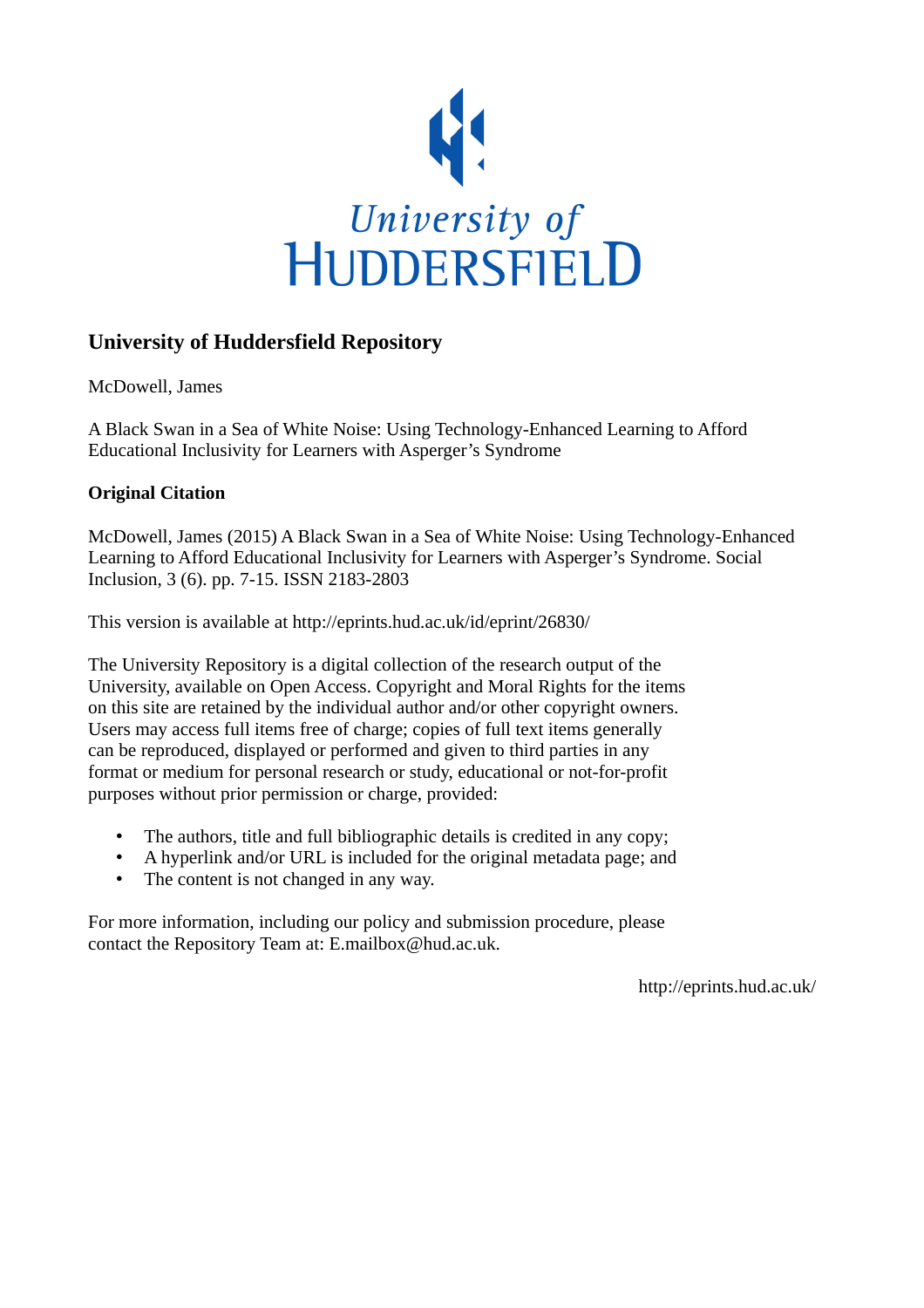

**Social Inclusion (ISSN: 2183-2803) 2015, Volume 3, Issue 6, Pages 7-15 Doi: 10.17645/si.v3i6.428**

Article

# **A Black Swan in a Sea of White Noise: Using Technology-Enhanced Learning to Afford Educational Inclusivity for Learners with Asperger's Syndrome**

James McDowell

Department of Informatics, University of Huddersfield, Huddersfield, HD1 3DH, UK; E-Mail: j.b.mcdowell@hud.ac.uk

Submitted: 23 August 2015 | In Revised Form: 29 November 2015 | Accepted: 9 December 2015 | Published: 28 December 2015

#### **Abstract**

Against a backdrop of increasingly vocation-focussed course provision within higher education, of widening participation initiatives intended to promote greater inclusion for learners affected by learning difficulties, and of moves towards greater use of social and collaborative forms of learning, this paper discusses the case of an undergraduate Computing student affected by Asperger's Syndrome (AS).While there is recognition in the literature of problems associated with face-to-face dialogue for persons affected by AS, there is a paucity of research both into the experience of students in higher education, and around the issue of participation in group-work activities increasingly found in creative aspects of computing. This paper highlights a tension between moves towards collaborative learning and UK disabilities legislation in relation to learners with AS. Employing a qualitative case-study methodology, the investigation revealed how a technology-enhanced learning intervention afforded an AS-diagnosed learner greater opportunities to participate in groupwork in a higher education context. The findings suggest that not only can computer-mediated communications afford AS-diagnosed learners opportunities to participate meaningfully in group-work, but also that the learner demonstrated higher levels of collective-inclusive versus individual-exclusive phraseology than neurotypical peers, thereby challenging assumptions around participation in collaborative learning activities and assimilation of peer-feedback.

#### **Keywords**

Asperger's Syndrome; autistic spectrum; computer-mediated communication; collaborative learning; technology-enhanced learning

#### **Issue**

This article is part of the special issue "Inclusive Technologies and Learning", edited by Don Passey (Department of Educational Research, Lancaster University, UK).

© 2015 by the author; licensee Cogitatio (Lisbon, Portugal). This article is licensed under a Creative Commons Attribution 4.0 International License (CC BY).

#### **1. Background and Context**

The prevalence of an autistic spectrum condition within the UK is estimated at c.1% of the population (Baron-Cohen et al., 2009), and the incidence of students declaring an autistic spectrum disorder on entry to university is 1.1% (National Autistic Society, 2010). Within the cohort of students starting programmes of study at UK higher education institutions (UKHEIs) in the 2013−14 academic year, some 77,795 reported a disability on entry (HESA, 2015), of whom 2,415 students

declared prior diagnosis of an autistic spectrum condition (ASC) at enrolment.

A Computing department at a UKHEI offering a range of degree programmes found that certain courses regularly attracted a higher than average proportion of learners declaring a known learning difficulty at the start of their studies; specifically, within the computer games cluster of courses, there was an established history of learners reporting a prior clinical diagnosis of an ASC such as Asperger's Syndrome (AS) at initial registration, with an incidence of between 3% to 5% of the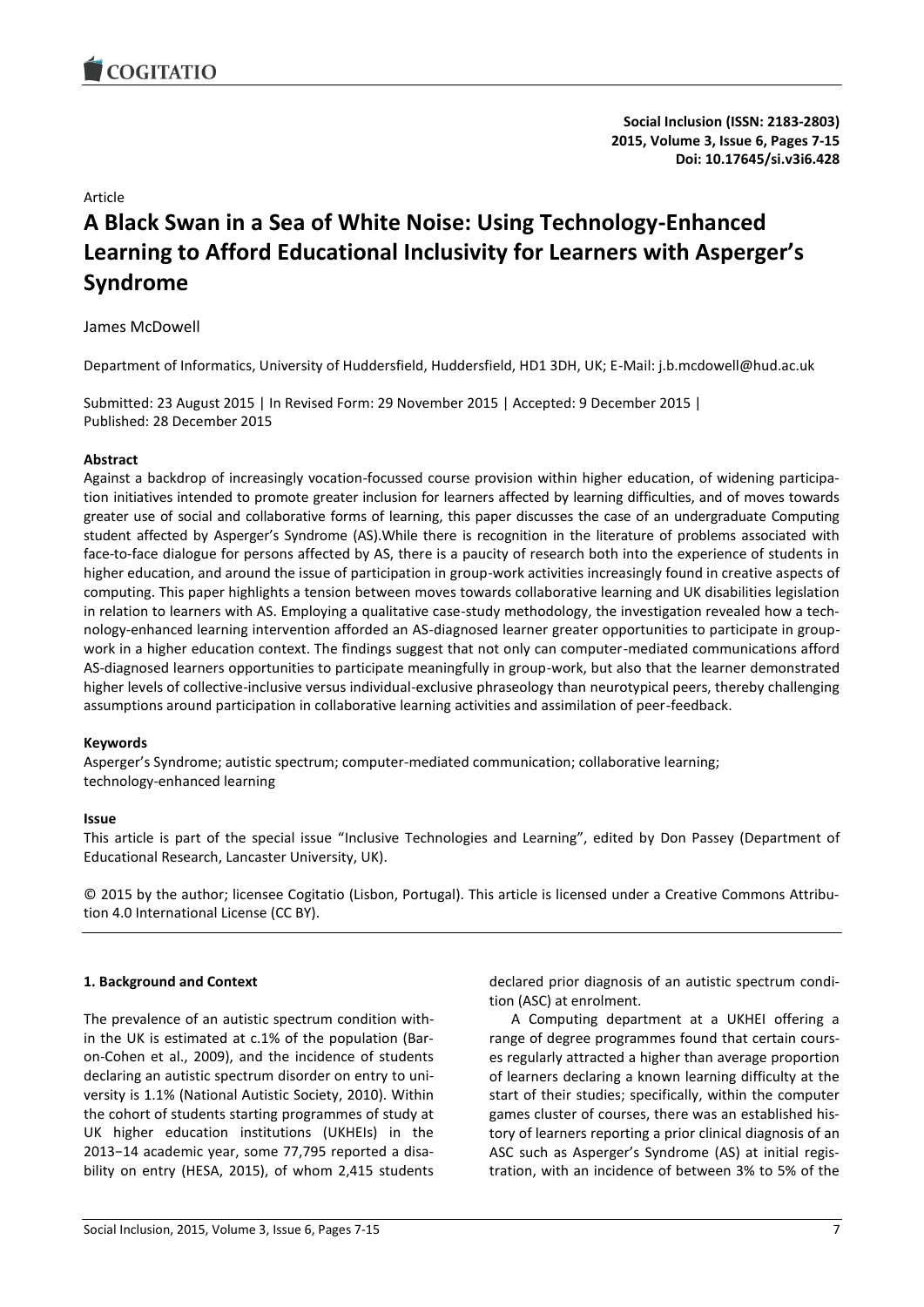cohort being common.

Learners affected by AS typically experience problems with face-to-face interaction and are unable to read social cues (Attwood, 2000). Previous research has identified group-work as being particularly problematic for these learners (MacLeod & Green, 2009), however one objective of the computer games degree courses is to prepare learners to enter the games industry, and it is a stated requirement of the programme specification that students should work in small teams to develop a range of computer games.

This case-study formed a strand of a 12-month project which aimed to encourage the formation of a community of practice for learners studying on computer games pathways, using the *Mahara* e-portfolio system as a central focal point to facilitate a blended collaborative learning environment. Given the frequency of learners with AS in the participant group, this strand of that project aimed to address the special educational needs of these learners in relation to the role that they would play as collaborative learners. The findings of this study were therefore also intended to inform refinements to the *Mahara* e-portfolio system.

A significant factor impeding the educational success of learners with AS is an inability to recognise and respond to those social cues that make up much of face-to-face (F2F) verbal communications (Attwood, 2000). In recognition of the status of AS as a pervasive developmental disorder, the Special Educational Needs and Disability Act (HMSO, 2001), the Disabilities Discrimination Act (HMSO, 2005) and the Equality Act (HMSO, 2010) all require that learners affected by an ASC should be afforded the opportunity to undertake alternative forms of assessment, placing a duty of care on the institution to ensure that "disabled students are not placed at a substantial disadvantage in comparison with students who are not disabled" (HMSO, 2001, chapter 10). Where courses in subjects such as computer games seek to develop students' skills in groupwork, there is an inherent tension between the pedagogical requirements of courses that seek to meet the needs of the profession for which learners are being prepared, and the legislative requirements designed to protect and assist students with disabilities such as AS.

With the *Mahara* e-portfolio system in place to facilitate collaborative group-work, this strand of the project therefore sought to transcend the problem above by exploring how computer-mediated communications (CMCs) might afford greater educational inclusivity and improved social opportunity to AS learners who would otherwise find themselves disadvantaged by the focus on collaborative styles of social learning.

#### **2. Literature Review**

Asperger's Syndrome, first identified by Hans Asperger in 1948, is located in the spectrum of autistic conditions and is characterised by a *triad of impairments* (Wing & Gould, 1979), comprised of problems with social interaction, communication and imagination (Attwood, 2000). While people affected by ASCs occupy all levels on the intelligence quotient scale, individuals with AS have an "overall IQ usually within the normal or above normal range" (Klin & Volkmar, 2000, p. 342) and are often highly aware of the difficulty they experience in communicating with others (Attwood, 2000; Benford, 2008). Being "unable to attribute mental states to others" (Benford, 2008, p. 32), individuals affected by AS will typically find F2F communication difficult, preferring to avoid eye contact and often responding to questions with very short, or even oneword, answers (Attwood, 2000).

A high sensory sensitivity, particularly to audio inputs (Attwood, 2000), can also make concentrating in noisy environments such as lecture theatres and studio-labs especially difficult, and coupled with the need to process and interpret the meaning of multiple voice inputs, AS-diagnosed students can be expected to find managing the requirement to understand and respond to the group dynamic in F2F contexts particularly problematic. Illustrative of the situation faced by many learners with AS, the case of Andrew, an academically capable undergraduate studying at a UKHEI, highlights the level of anxiety experienced by learners with AS when required to participate in group-work. In Andrew's case, despite holistic collaborative support being in place to help him cope with his studies, the pressure experienced when attempting to participate in F2F group-work ultimately led to this learner withdrawing from university altogether (MacLeod & Green, 2009).

While the affinity of persons diagnosed with an ASC for using computers is well documented (e.g. Attwood, 2000; Murray, 1997), research into the use of computer-mediated communications by this group is still relatively new (e.g. Gillespie-Lynch, Kapp, Shane-Simpson, Smith, & Hutman, 2014). One earlier investigation into the use of mobile phones by adolescents with AS found this group were significantly less likely to use the voice features of the technology than the text-messaging functionality, and would prefer to use the latter to communicate (Durkin, Whitehouse, Jaquet, Ziatas, & Walker, 2010); these findings echo those noted elsewhere by an observed preference in AS individuals for written rather than voice communications in social media (Benford, 2008; Burke, Kraut, & Williams, 2010).

There has been a proliferation of tools to promote and facilitate online collaborative working, and useful research has been undertaken in this area (e.g. An, Kim & Kim, 2008; Curtis & Lawson, 2001; McConnell, 2006). Although it has been noted that working collaboratively online can result in "missing social cues that can help one understand what is being communicated" (McConnell, 2006, p. 128), this loss is inverted for the AS-diagnosed learner, as "being more object focused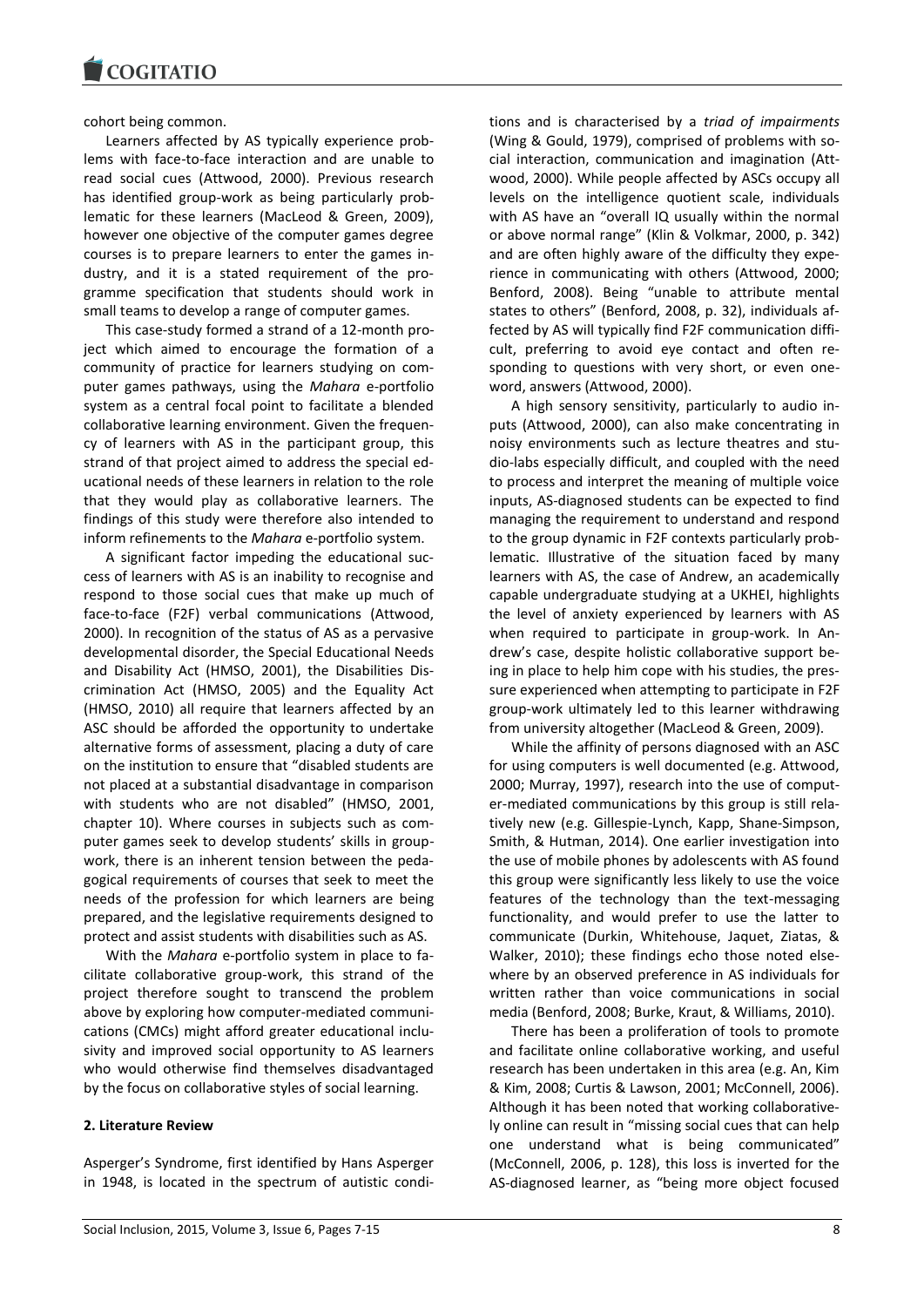**COGITATIO** 

than people focused is clearly only a disability in an environment that expects everyone to be social" (Baron-Cohen, 2002, p. 491).

Against this background, the use of technologyenhanced learning (TEL) interventions specifically to facilitate participation in group-work by learners with AS appeared to be an under-researched area. While there is evidence of some success in a single-case case-study of a 7-year old boy with autism using CMCs to interact with two classmates in a school situation (Lewis, Trushell, & Woods, 2005), the significant differences in age and of disabilities support requirements between the schoolboy and university undergraduates make any comparisons contentious, and it therefore appeared that there was scope for further research in this area within a higher education context.

#### *2.1. Research Question*

In light of the gap in the literature identified above, the following research question was formulated:

How might a technology-enhanced learning intervention afford an AS-diagnosed learner in higher education greater opportunity to participate in group-work?

#### **3. Methodology, Methods and Research Design**

#### *3.1. Theoretical Lens and Methodological Approach*

This study is underpinned by an epistemological stance founded in the pragmatist tradition (Dewey, 1944). Located between the epistemological poles occupied by interpretivism and positivism, the pragmatist position is broadly consistent with case-study methodology (Saunders, Lewis, & Thornhill, 2009), and this adoption of a pragmatist epistemology provided a basis from which to consider perspectives and predictions emerging through qualitative and/or quantitative approaches to data collection and analysis, initially by facilitating the collection of data using various methods and from a variety of sources, and later through highlighting a range of further research requiring work using both approaches.

Further, this epistemological position is supported by an ontological stance which embraced work from Bakunin (1916), Goodman (1962, 1964) and Illich (1970, 1971) that sought to foster the development of inclusive communities of learners; to this end, the theoretical framework against which the investigation was conducted can be viewed through the lens of an exploration of opportunities for digital inclusion, rather than with the objective of identifying where technologies could be made accessible (Seale, 2014). Finally, through being rooted in an approach to practice that actively sought to collapse teacher-student hierarchy (Bakunin, 1916; McDowell, 2010; Suissa, 2006), this investigation promoted a teacher-student relationship which remained uncomplicated by those issues of social hierarchy identified as giving rise to confusion and anxiety in AS-diagnosed persons (Attwood, 2000; Baron-Cohen, 2008; Higgins*,* Kocha, Boughfman, & Vierstra, 2008).

#### *3.2. Characteristics of the Case-Study*

With the freedom to draw on methods and sources afforded by the adoption of a pragmatist epistemology, the investigation assumed a primarily qualitative approach to case-study, focusing on a single case of an undergraduate student diagnosed with Asperger's Syndrome working on a computer game development project in a group with three other students. None of these three students had made any previous declaration of a disability; while acknowledging that the absence of a declaration did not necessarily exclude the possibility that one or more of these students may have been affected by an undiagnosed or undeclared disability, neither the researcher's in-class observations nor the subsequent expert witness accounts suggested that these students displayed any behavioural patterns associated with AS, and the three students are therefore described as neurotypical throughout this study.

Framed as a first investigative iteration within a larger teaching and learning project, this case-study combined both exploratory and explanatory characteristics (Yin, 1993), insofar as it attempted both to determine whether a causal link existed between the use of a TEL intervention and successful participation in group-work by an AS-diagnosed student, and, if so, to investigate why this might be the case. Further to this, as the case itself was of primary interest for the purposes of assisting an individual affected by AS, it is an intrinsic case-study, however situated against the background of the larger project, it can also be viewed as an instrumental case-study, as the research was conducted with a view to gaining understanding of a broader picture (Stake, 1995).

An important criticism of case-study methodology is that of an inability to generalise from the findings. In contrast to a quantitative study, which might be expected to generate statistical data regarding the outcomes of an intervention, a single-case case-study generates data which is necessarily highly specific to that case, and without multiple cases available to facilitate data source triangulation, or multiple researchers to facilitate investigator triangulation, there is a possibility that a single researcher investigating a single case will provide only a narrow and subjective interpretation (Denzin, 1989). Stake counters this criticism, proposing that "naturalistic generalisation" (1995, p. 85) can emerge from a single-case case-study in the form of an intuitive generalisation made by the reader from their interpretation of the data presented by the researcher,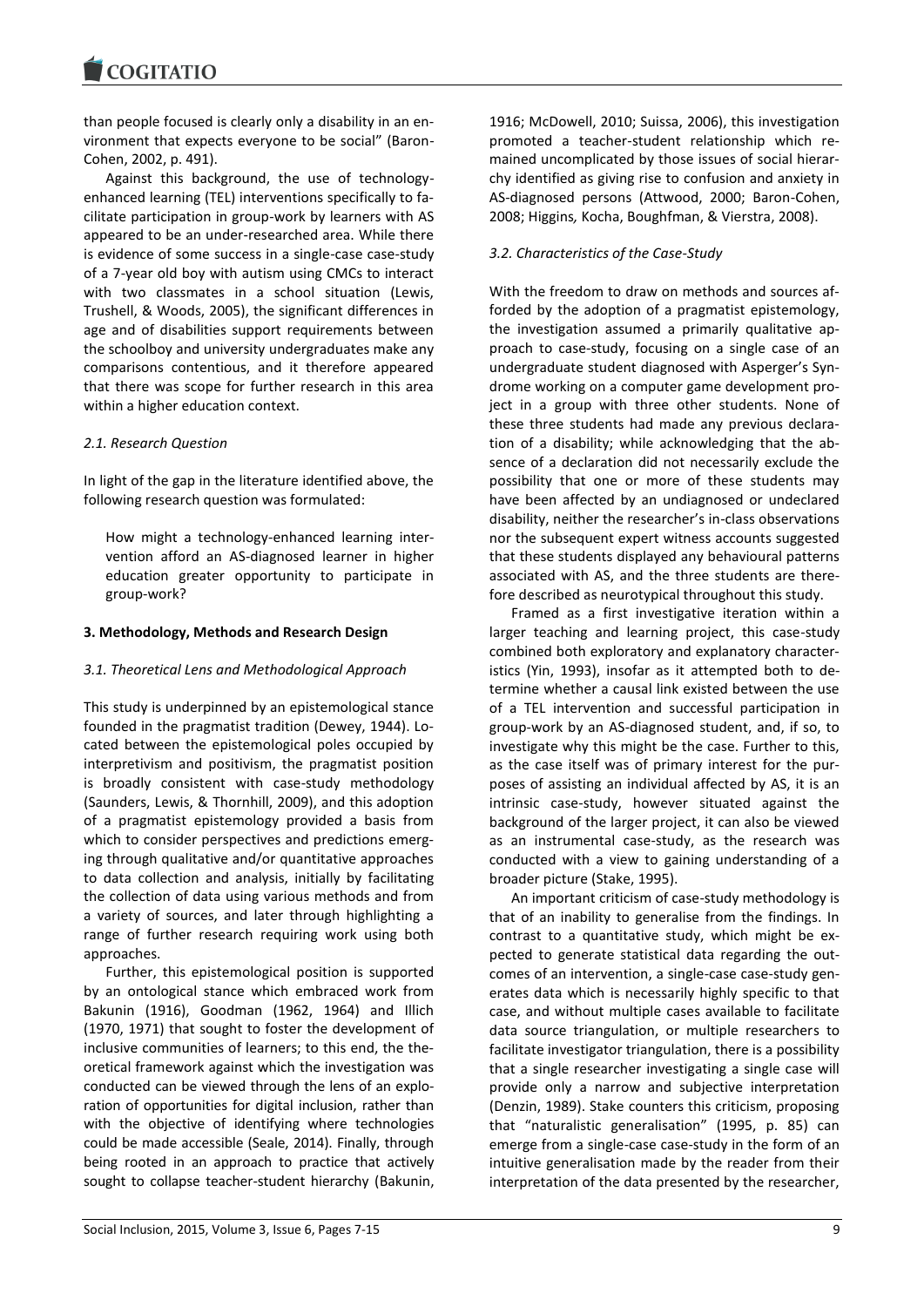**COGITATIO** 

wherein the reader's experience bears a correlative approximation to the account presented by the researcher.

A further argument for the strength of the singlecase case-study approach was derived from Popper's proposal that an observation of a single black swan falsifies the proposition 'all swans are white' (Popper, 1959), thereby imbuing the case with "general significance and stimulat[ing] further investigations" (Flyvbjerg, 2006, p. 228). Against this background, generalisations based on this investigation into the case of a single AS-diagnosed individual whose patterns of behaviour did not match those predicted by the literature and the expert witnesses were validated.

#### *3.3. Case Selection*

Selection of the case was determined by the availability and willingness to participate of both an AS-diagnosed undergraduate, to whom we refer here as Alex (name changed to preserve confidentiality), and other members of Alex's game development group; access to this group arose as the researcher was the module leader for the game development studio class, and had worked with the cohort in the previous academic year.

#### *3.4. Sources of Evidence*

Of Yin's (2003) six admissible sources of evidence in a case-study, four are used here: documentation, in the form of expert witness accounts; participant observation, of the interactions between the group members in a F2F context; direct observation, of the online interactions between them; and interviews, in the form of email interviews undertaken with the four learners. The two sources of evidence not used in this casestudy included archival records and physical artefacts, neither of which was manifest in any form within the scope of the investigation.

#### *3.5. Data Collection Procedures and Analysis Design*

As the four participants formed a single group working on a game development project, the three neurotypical-participants acted as a control group, allowing the researcher to compare and contrast Alex's responses with those of the neurotypical learners, thereby providing a source of evidence with which to triangulate the case, and to strengthen the internal validity of the case-study.

As a single case was investigated within this group of students, the unit of analysis employed was that of the individual. Expert witness accounts were generated through a series of open-ended interviews with three ASC professionals, both informing the strategy for the development of the case-study, and leading to a series of predictions (see Table 1) against which the findings

would later be analysed. Both offline and online activities and interactions of the four participants were observed before proceeding to individual email interviews.

Data collection proceeded according to the following schedule:

- 1. First open-ended interview with Lecturer in Psychology whose specialism is in AS
- 2. Email interview with Alex's Disabilities Support worker, with follow-up questions
- 3. In-class observations of interaction between the four members of the group
- 4. Observation of interactions between group members within the e-portfolio system
- 5. Second open-ended interview with Lecturer in Psychology specialising in AS
- 6. Email interview with each studentparticipant, with follow-up questions
- 7. Final open-ended interviews with expert witnesses.

Expert witness accounts gathered during phases 1−2 helped to generate the series of predictions which informed the observational perspectives employed in phases 3 and 4, and a discussion of these observations with the expert witness in phase 5 helped to finalise the approach to the email interviews conducted in phase 6. The data collected in phases 3 and 4 was analysed by employing a combination of pattern-matching against the predictions, with both constant comparative (Glaser & Strauss, 1967) and direct interpretation (Stake, 1995) techniques. Results were triangulated with the data returned from phase 6, which was analysed using the same strategy. Finally, rival interpretations of the findings were sought from the expert witnesses in phase 7 to help strengthen construct validity.

#### 3.5.1. Ethical Approval Process

A two-stage ethical approval process was completed prior to the commencement of the study. As an investigation in which data would be collected from and about student participants, it was first necessary to gain general ethical approval before undertaking any data collection activities. Given that the focus of the case-study involved contact with an individual categorised as 'vulnerable', a second, higher level of ethical approval was subsequently sought in which it was necessary to confirm how the project satisfied four key ethical principles of non-maleficence, beneficence, autonomy and justice. This second stage required any potential power imbalances or dependent relationships between researcher and participants to be outlined, for assurances to be given that Alex's status as an AS-diagnosed individual would not be explicitly divulged to his peers, and that all research instruments used would be designed to avoid indirect disclosure of this information.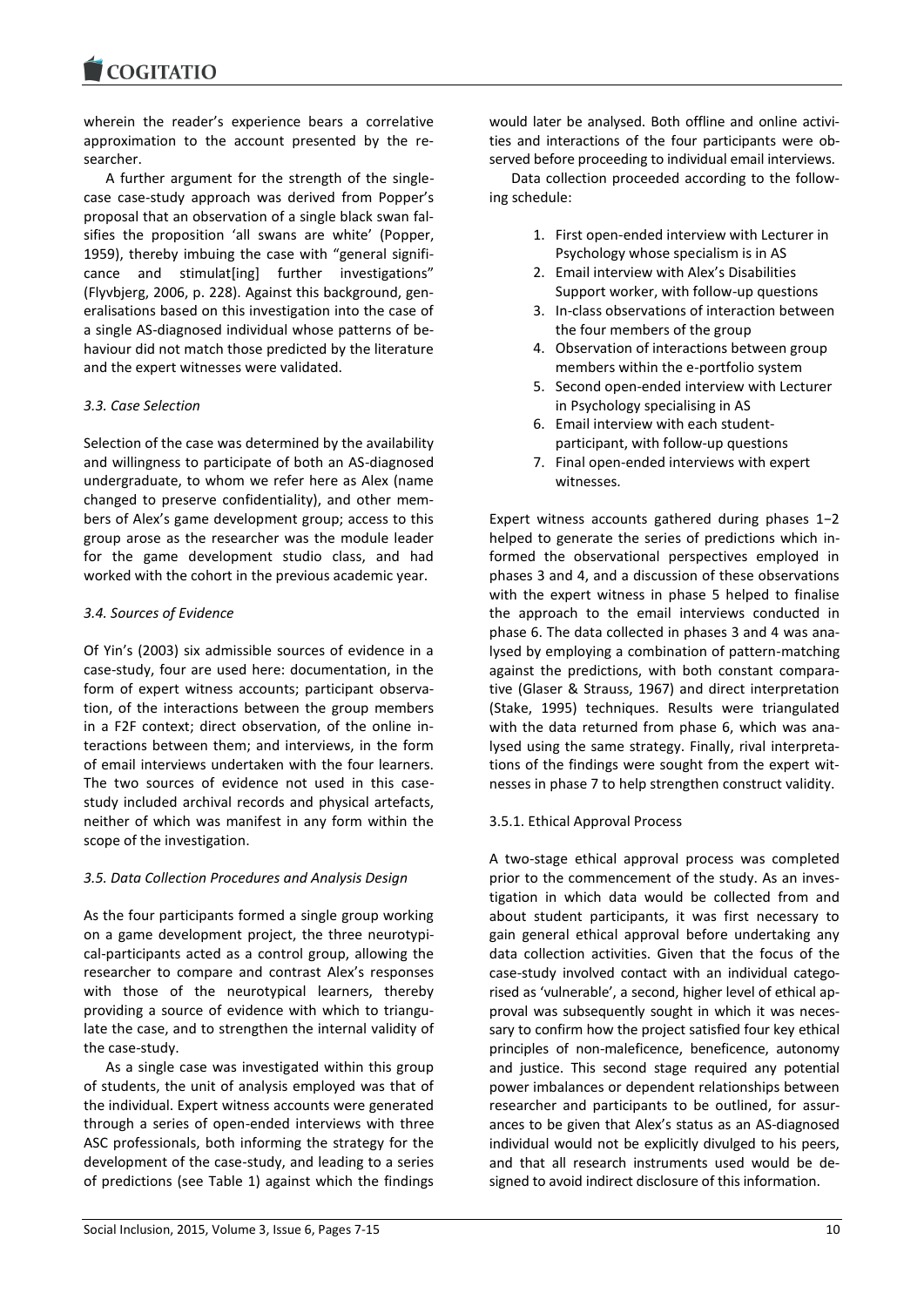In order to meet the requirements of the Data Protection Act (HMSO, 1998), it was necessary to confirm that the data would be stored securely, that all data would be anonymised, and that any participant wishing to see the data could make a subject access request of any data held on them.

#### 3.5.2. Participant Consent

Student-participants were presented with a summary of the project and an explanation of how the data would be used, and informed of their right to withdraw their consent in a form that they were requested to sign before interviews could take place. In order to respect the confidentiality of Alex's diagnosis, two sentences referring to AS were removed from the consent documentation presented to the control-participants.

#### *3.6. Observations and Interviews*

Adopting an "unstructured" approach to observation (Cohen, Manion, & Morrison, 2007, p. 397), the researcher conducted non-interventionist observations while running studio-sessions with the studentparticipants, primarily as direct-observer but occasionally as participant-observer. Observations were formalised immediately following studio sessions to help ensure authenticity and richness of data.

A range of literature (e.g. Attwood, 2000; Baron-Cohen, 2008; Benford, 2008) suggested that F2F interviews might not be an ideal approach to collecting data from an AS-diagnosed participant. Following the second consultation with the AS-specialist expert witness, and in line with the approach taken in Benford's (2008) study on internet use and autism, the researcher made the decision to conduct email interviews, such that interview questions were emailed to the four participants as a Microsoft Word document, with interview prompts replaced by follow-up questions.

A significant consideration in reaching this decision was that using a written form of interview meant that time pressures were eliminated from the process, allowing answers to the questions to be constructed at a pace, and to a level of detail, with which Alex felt comfortable. While one possible disadvantage was that there would be a delay in the arrival of any follow-up questions, the email interview strategy allowed all participants to retain a record of their responses, and their attention was refocused by placing these questions in the follow-up email immediately after the original responses. This also made it possible to analyse any significant differences in the written styles of the four participants, and thereby to directly address one of the predictions arising from the review of the literature and subsequent contact with the three expert witnesses.

#### *3.7. Analysis and Validity: Triangulation of Data*

Triangulation of the data broadly followed Denzin's (1989) model of methodological triangulation, wherein a range of data collection methods are applied—one followed by another—in order to ensure consistency of evidence obtained, thereby testing the validity of the predictions mentioned above. The researcher attempted a synthesis of Denzin's model with Yin's 'detective' approach (Yin, 2003); by referring the evidence arising back to the 'expert witness', the professionalparticipants were invited to offer rival interpretations (Yin, 2003) to help strengthen internal validity.

While the phrase *triangulation* implies the coordination of three lines of enquiry, this study used four sources of evidence, starting first with expert witness evidence from three separate parties, then F2F observation of in-class interactions within the group, followed by observation of online activity, and finally the email interview process. As each line of enquiry uncovered new data, this informed how subsequent lines of enquiry should progress in order to focus ever closer on the case.

The case-study was conducted within a relatively short time-frame, and the volume of data generated through the email interview process was sufficiently manageable to enable the researcher to proceed with analysis of the written responses of the studentparticipants using a hand-coding strategy. Focusing primarily on the use of collective versus individual phraseology in responses, the researcher was able to engage in triangulation with the predictions directly from the response texts employing the "constant comparative method" (Glaser & Strauss, 1967, p. 101).

#### **4. Findings and Discussion**

It was initially noted from the observations made in the F2F studio-laboratory setting that Alex appeared to be finding the experience uncomfortable, and was playing only a limited role within the group; this might have been interpreted as suggesting that Alex would not cope with group-work, thereby confirming one of the predictions (see P1 in Table 1). An alternative perspective was that simply playing even a limited role indicated a significant degree of success on Alex's part, and this clearly contrasted with the experience of Andrew, the undergraduate student whose case was described by MacLeod and Green (2009).

Subsequent observation of the group's online activity however, revealed that Alex was not only communicating with other group members via the blogging and discussion forum features, but had taken the lead in getting the group's online activities underway, as indicated by Alex's creation of the first discussion forum area in which the opening post was: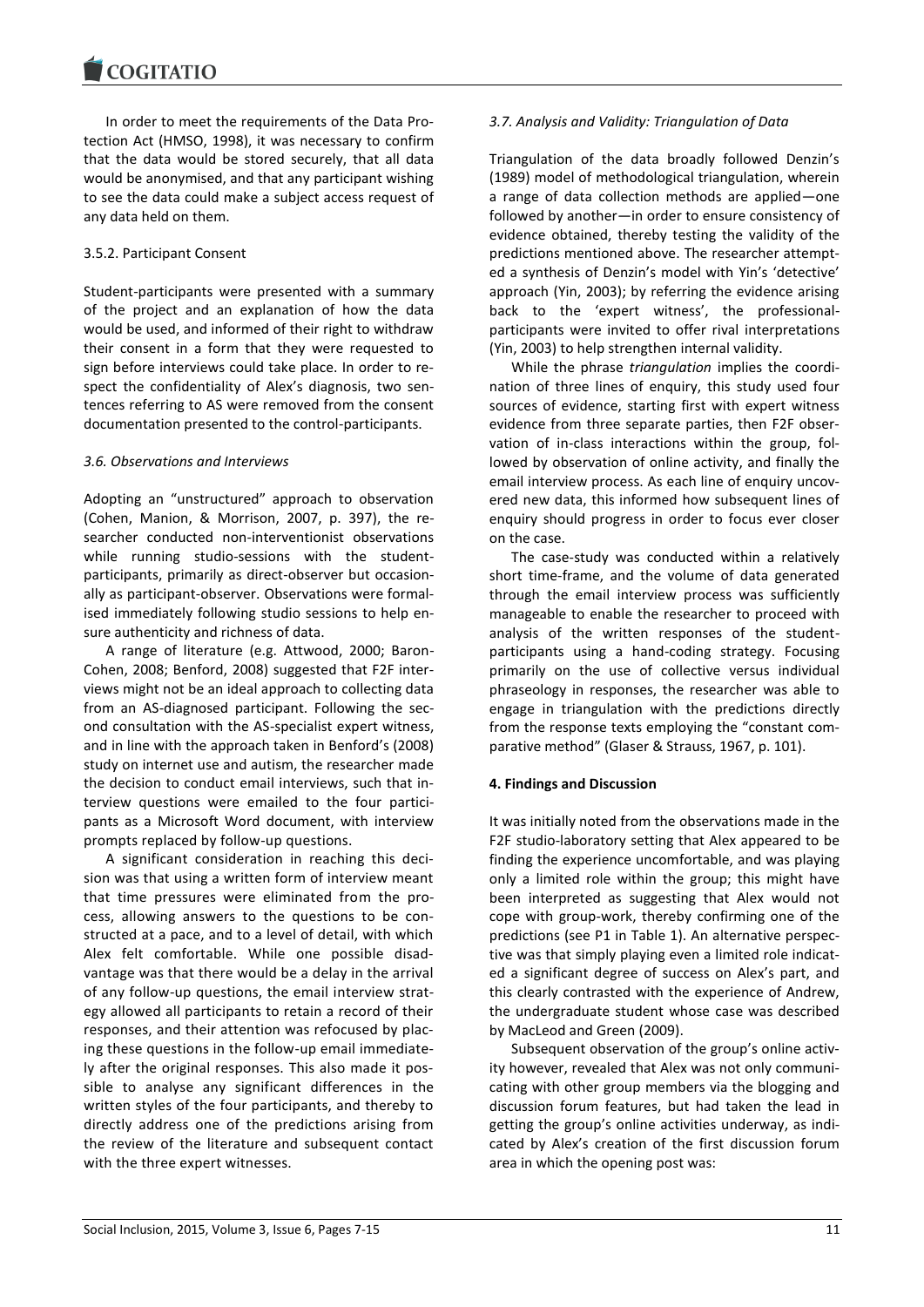Alex: *"I guess we should probably pitch ideas and things here?"*

Further evidence found in the e-portfolio system indicated that Alex had posted ideas of how to take the project forward, had left feedback on others' ideas, such as *"Hey, that's great!"*, and had uploaded concept artwork and other materials to which feedback was requested from other members of the group, asking *"What do you think?"*.

This cluster of observations ran contrary to a key prediction (P6) of how Alex might be expected to respond to feedback from peers (Benford, 2008; Twachtman-Cullen, 1998; National Autistic Society, 2010), and when this evidence was presented for rival interpretation, the expert witnesses confirmed this particular behaviour as highly unusual, leading one to suggest that this could be of great potential significance to the AS-research community, and worthy of further investigation.

A comparative analysis of the use of collectiveinclusive phraseology in responses to the first email interview question, "Please describe how you have used *Mahara* in the…module", suggested that Alex appeared to value the facilitation of group-work afforded by the intervention, in common with the neurotypicalparticipants (NP):

> Alex: "*I've used it to keep in touch with other members of the group, and share work and information regarding our project*".

> NP 3: *"I have used Mahara to upload work I have done so that the rest of the team could access it, I have also used it to talk to the other members of the group and find out what we are all doing."*

| <b>Predictions</b>                                                                                         | <b>Source of Evidence</b>                                                                                              | <b>Pattern-Match or Correlation of Sources</b>                                                                                                                                                                                                                                                                         |
|------------------------------------------------------------------------------------------------------------|------------------------------------------------------------------------------------------------------------------------|------------------------------------------------------------------------------------------------------------------------------------------------------------------------------------------------------------------------------------------------------------------------------------------------------------------------|
| P1. Alex will be unable to participate<br>meaningfully in group work                                       | Literature Review, Expert<br>Witnesses, F2F Observation,<br><b>Observation of Online</b><br>Activity, Email Interviews | Negative - according to literature and expert<br>witnesses, Alex should have been unable to<br>cope with group work, however<br>observations and email interviews contradict<br>this.                                                                                                                                  |
| P2. Alex will experience difficulties<br>dealing with social cues in F2F group<br>situations               | Literature Review, Expert<br>Witnesses, F2F Observation                                                                | Positive - according to literature and expert<br>witnesses, Alex should experience difficulty<br>in dealing with social cues, and observations<br>of Alex in F2F situations confirmed this.                                                                                                                            |
| P3. Alex's written word will be more<br>eloquently expressed than spoken<br>word                           | Literature Review, Expert<br>Witnesses, F2F Observation,<br><b>Observation of Online</b><br>Activity, Email Interviews | Positive - all sources confirm that Alex<br>demonstrates greater eloquence in written<br>communications than in spoken and F2F<br>situations.                                                                                                                                                                          |
| P4. Alex will display anxiety and<br>nervousness in F2F group situations                                   | Literature Review, Expert<br>Witnesses, F2F Observation                                                                | Neutral - Alex initially displayed high levels<br>of nervous behaviour in F2F situations, as<br>predicted by the literature and expert<br>witnesses, however later F2F observations<br>suggested improvement in this area, with<br>signs of diminishing anxiety and increasing<br>confidence in participation.         |
| P5. Alex will not take the initiative in<br>group-work                                                     | Literature Review, Expert<br>Witnesses, F2F Observation,<br><b>Observation of Online</b><br>Activity, Email Interviews | Negative - according to the literature and<br>expert witnesses, Alex should not take a lead<br>in F2F group-work, however online and<br>email sources indicate that the student has<br>done so in non-F2F contexts, initiating new<br>discussion threads and posting ideas for<br>consideration by other group members |
| P6. Alex will not engage in the<br>process of offering and requesting<br>feedback from other group members | Expert Witnesses, F2F<br>Observation, Observation of<br><b>Online Activity</b>                                         | Negative - expert witness evidence suggests<br>feedback is particularly difficult for learners<br>with AS, however F2F observations indicate<br>some success in overcoming this, and online<br>observations highlight pro-activity in both<br>offering feedback and requesting it.                                     |

**Table 1**. Illustrating the predictions, sources of evidence analysed, and correlation between predictions and evidence.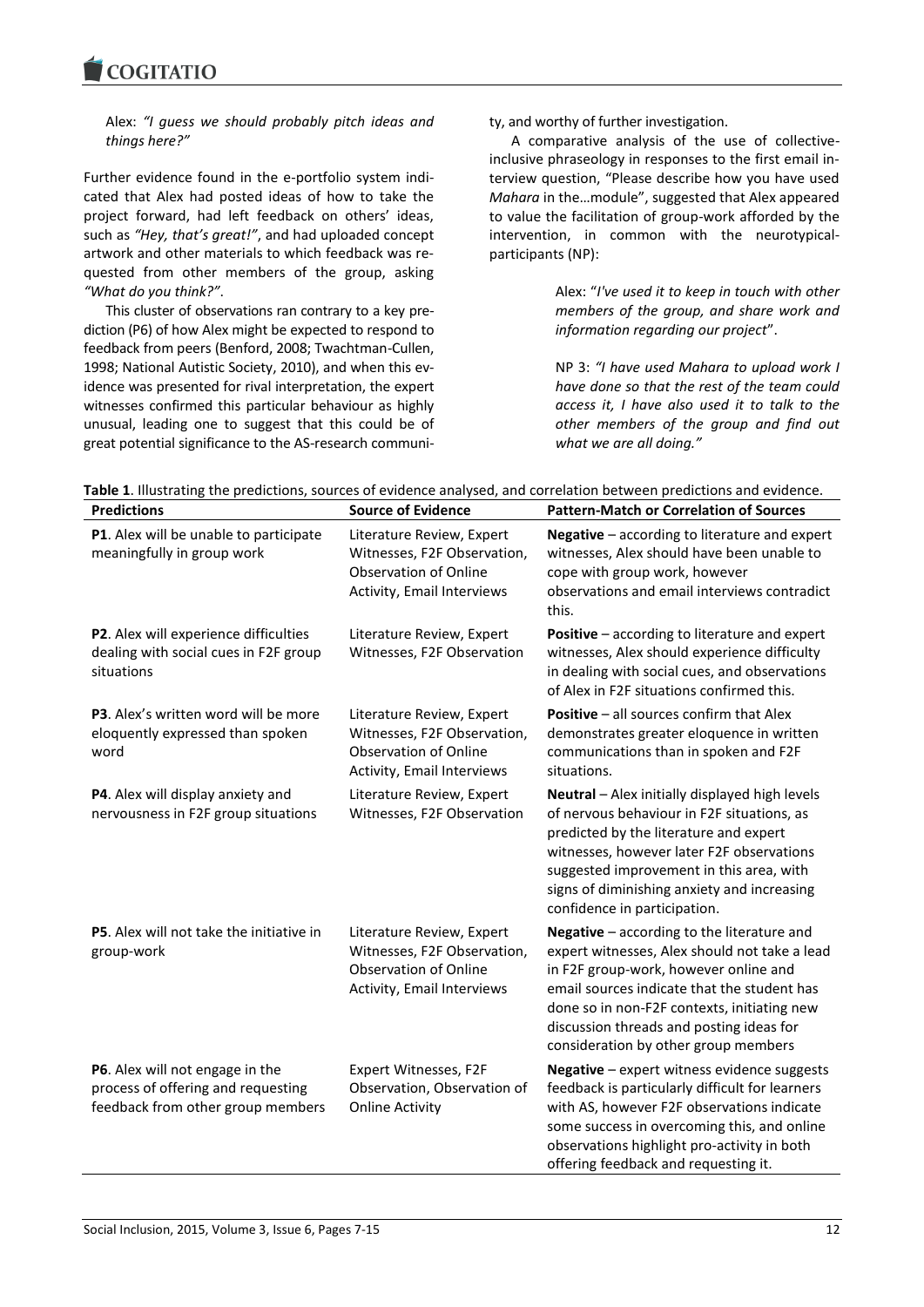While these responses indicate a commonality between the experience of Alex and that of the neurotypical-participants, the former's use of collectiveinclusive syntax ran contrary to two important predictions (P1 and P5).

An analysis of the frequency of collective-inclusive versus individual-exclusive phraseology used in responses to the question, "Please describe how using *Mahara* has affected the way you have approached your work in the…module", suggested that Alex had engaged with and felt a part of the group, as indicated by the response:

Alex: "*It's helped us to share files more frequently and easily than we could have otherwise done, without it, we'd probably have to send large emails or pass around pen drives all the time to keep everyone up to date, whereas with Mahara we can get the files to each other and update them a lot easier.*" (author's emphasis)

By contrast, the neurotypical-participants made greater use of individual-exclusive phraseology in their responses to the same question, as illustrated below:

NP 1: *"It has had a fairly significant effect. Having to blog every week both refreshes the memory of what has been previously written and makes me think "What have I done this week and what will I do next week?"*

NP 2: *"The main effect of using Mahara is that it alleviates some of the pressure of the course by reducing the volume of written work we have to do, which I have always considered to be one of my weaknesses."*

The findings above were derived from a case-study which has examined a single case of an AS-diagnosed undergraduate student. While it is recognised that a diagnosis implies certain common characteristics, it should be noted that each AS-diagnosed person is an individual with their own learning preferences, and that there can be no one-size-fits-all intervention which acts as a panacea (Twachtman-Cullen, 1998).

#### *4.1. Further Research*

The findings of this study would be strengthened further, and the validity of the single-case extended, if this research could be repeated with multiple cases, encompassing AS-diagnosed students at a range of institutions, and the research conducted by multiple researchers, thereby enabling alternative interpretations to be sought. Further to this, adopting a mixed methods approach and incorporating a quantitative longitudinal study designed to measure the impact of the in-

hance the usability of these findings. **5. Conclusions**

> This investigation examined a key tension between pedagogy and legislation in the context of students with Asperger's Syndrome, and explored a TEL-based solution to the problem of enabling students with an ASC diagnosis to participate in group-work and to engage in collaborative learning. Although this investigation has built upon and extended the reach of previous research in overlapping fields, approaching the problem by introducing a TEL intervention appears to break new ground in this area.

tervention on academic achievement might also en-

The findings of the research suggested that by enabling group-work to take place both offline and online through the use of CMC tools such as e-portfolio systems which are commonly used in TEL settings, students with an AS diagnosis might be afforded greater opportunity to play an integral role as part of a team working on a group project as part of a course of study within higher education. As a result, academicallycapable learners who might otherwise have found themselves unable to complete a course of study might be facilitated opportunities to work alongside neurotypical colleagues, and enabled both to more completely fulfil their potential, and to make the transition from study environment to workplace.

While this intervention appears to have application for the development of guidance for professionals working with individuals diagnosed with AS, and to inform best practice within the HE sector as an inclusive strategy to transcend the tension between contemporary pedagogical practice and current legislative requirements, the implications for the wider world of work through embracing this approach have the potential to dwarf those of universities and colleges. As industry and commerce embrace social learning and online collaborative working practices, it is possible that a TEL intervention could enable unemployed and underemployed AS-diagnosed individuals to use their unique talents and special expertise to become increasingly economically productive, and to experience greater inclusivity within society as a whole.

#### **Conflict of Interests**

The author declares no conflict of interest.

#### **References**

An, H., Kim, S., & Kim, B. (2008). *Teacher perspectives on online collaborative learning: Factors perceived as facilitating and impeding successful online group work*. Retrieved from http://www.citejournal.org/articles/ v8i1general1.pdf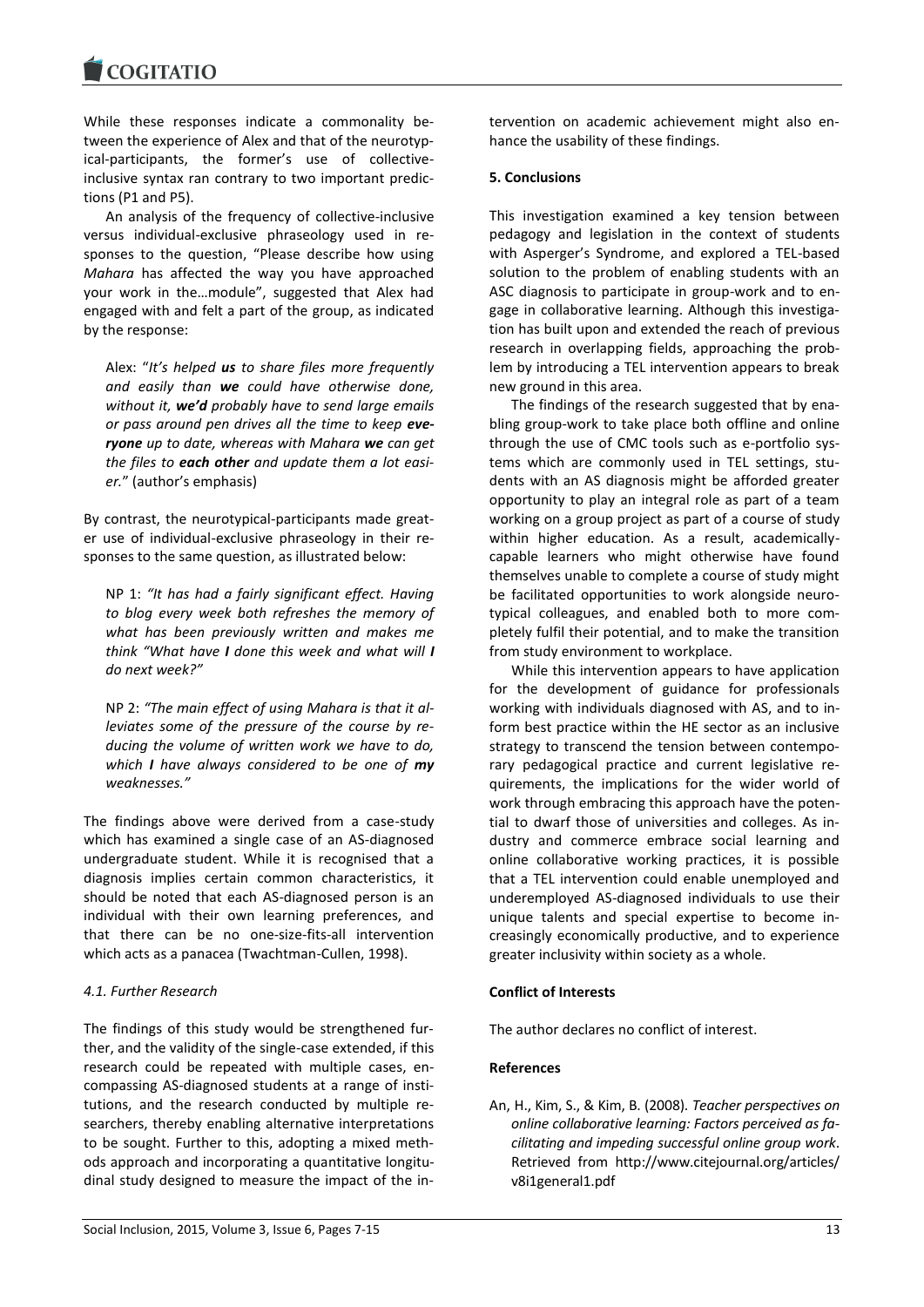- Attwood, T. (2000). *Asperger's Syndrome: A guide for parents and professionals*. London and Philadelphia: Jessica Kingsley.
- Bakunin, M. (1916). God and the State. Retrieved from http://dwardmac.pitzer.edu/Anarchist\_archives/bak unin/godandstate/godandstate\_ch1.html
- Baron-Cohen, S. (2002). Is Asperger Syndrome necessarily viewed as a disability? *Focus on Autism and Other Developmental Disabilities*, *17*(3), 186-191.
- Baron-Cohen, S. (2008). *Autism and Asperger's Syndrome*. Oxford: Oxford University Press.
- Baron-Cohen, S., Scott, F. J., Allison, C., Williams, J., Bolton, P., Matthews, F. E., & Brayne, C. (2009). Prevalence of autism-spectrum conditions: UK schoolbased population study. *The British Journal of Psychiatry*, *194*(6), 500-509.
- Benford, P. (2008). *The use of Internet-based communication by people with autism* (PhD thesis). Nottingham: University of Nottingham. Retrieved from http://etheses.nottingham.ac.uk/661
- Burke, M. J., Kraut, R. E., & Williams, D. (2010). Social use of computer-mediated communication by adults on the autism spectrum. In *CSCW 2010: Proceedings of the ACM Conference on Computer-Supported Cooperative Work*. New York: ACM Press. Retrieved from http://www.thoughtcrumbs.com/publications/ Burke\_CSCW2010\_CMC\_and\_Autism.pdf
- Cohen, L., Manion, L., & Morrison, K. (2007). *Research methods in education (6th edition)*. Abingdon and New York: Routledge.
- Curtis, D. D., & Lawson, M. J. (2001). Exploring collaborative online learning. *Journal of Asynchronous Learning Networks*, *5*(1), 21-34.
- Denzin, N. K. (1989). *The Research Act: A theoretical introduction to sociological methods*. Englewood Cliffs: Prentice-Hall.
- Dewey, J. (1944). *Democracy and education*. New York: Free Press.
- Durkin, K., Whitehouse, A., Jaquet, E., Ziatas, K., & Walker, A. J. (2010). Cell phone use by adolescents with Asperger Syndrome. *Research in Autism Spectrum Disorders*, *4*(2), 314-318.
- Flyvbjerg, B. (2006). Five misunderstandings about casestudy research. *Qualitative Inquiry*, *12(2)*, 219-245.
- Gillespie-Lynch, K., Kapp, S. K., Shane-Simpson, C., Smith, D. S., & Hutman, T. (2014). Intersections between the autism spectrum and the internet: Perceived benefits and preferred functions of computermediated communication. *Intellectual and Developmental Disabilities*, *52*(6), 456-469.
- Glaser, B. G., & Strauss, A. L. (1967*). The discovery of grounded theory: Strategies for qualitative research.* New York: Aldine Publishing Company.
- Goodman, P. (1962). *The community of scholars*. New York: Random House.
- Goodman, P. (1964). *Compulsory mis-education*. New York: Horizon Press.
- Higher Education Statistics Agency [HESA]. (2015). Students, qualifiers and staff data tables. Retrieved from https://www.hesa.ac.uk/content/view/1973/239
- Higgins*,* K*.,* Kocha, L., Boughfman, E. M., & Vierstra, C. (2008). School-to-work transition and Asperger Syndrome. *Work*, *31*(3), 291-298.
- HMSO. (1998). *The Data Protection Act*. Retrieved from http://www.legislation.gov.uk/ukpga/1998/29/conte nts
- HMSO. (2001). *The Special Educational Needs and Disabilities Act.* Retrieved from http://www.legislation. gov.uk/ukpga/2001/10/pdfs/ukpga\_20010010\_en.p df
- HMSO. (2005). *The Disabilities Discrimination Act.* Retrieved from http://www.legislation.gov.uk/ukpga/ 2005/13/pdfs/ukpga\_20050013\_en.pdf
- HMSO. (2010). *The Equality Act.* London. Retrieved from http://www.legislation.gov.uk/ukpga/2010/15/pdfs/ ukpga\_20100015\_en.pdf
- Illich, I. (1970). *Celebration of awareness: Call for institutional revolution*. Garden City, NY: Doubleday.
- Illich, I. (1971). *Deschooling society.* London: Calder & Boyars.
- Klin, A., & Volkmar F. R. (2000). Treatment and intervention guidelines for individuals with Asperger's Syndrome. In A. Klin, F. R. Volkmar & S. Sparrow (Eds.), *Asperger Syndrome* (pp. 340-366). New York: Guildford Press.
- Lewis, L., Trushell, J., & Woods, P. (2005). Effect of ICT group work on interactions and social acceptance of a primary pupil with Asperger's Syndrome. *British Journal of Educational Technology*, *36*(5), 739-755.
- MacLeod, A., & Green, S. (2009). Beyond the books: Case study of a collaborative and holistic support model for university students with Asperger syndrome. *Studies in Higher Education*, *34*(6), 631-646.
- McConnell, D. (2006). *E-Learning groups and communities*. Berkshire: Open University Press.
- McDowell, J. (2010). *Anarchy in the universities: Beyond the student-teacher hierarchy*. Paper presented at the Learning Futures Festival 2010, University of Leicester, 14<sup>th</sup> January 2010.
- Murray, D. K. S. (1997). Autism and information technology: Therapy with computers. In S. Powell & R. Jordan (Eds.), *Autism and learning: A guide to good practice*. London: David Fulton.
- National Autistic Society. (2010). Guidelines for teaching students with Asperger syndrome in further education colleges*.* Retrieved from http://www.nas.org. uk/nas/jsp/polopoly.jsp?d=1011&a=15419
- Popper, K. (1959). *The logic of scientific discovery*. New York: Basic Books.
- Saunders, M., Lewis, P., & Thornhill, A. (2009). *Research methods for business students* (4th ed.). Essex: Pearson.
- Seale, J. K. (2014). *E-learning and disability in higher education* (2nd ed.). Abingdon and New York: Routledge.